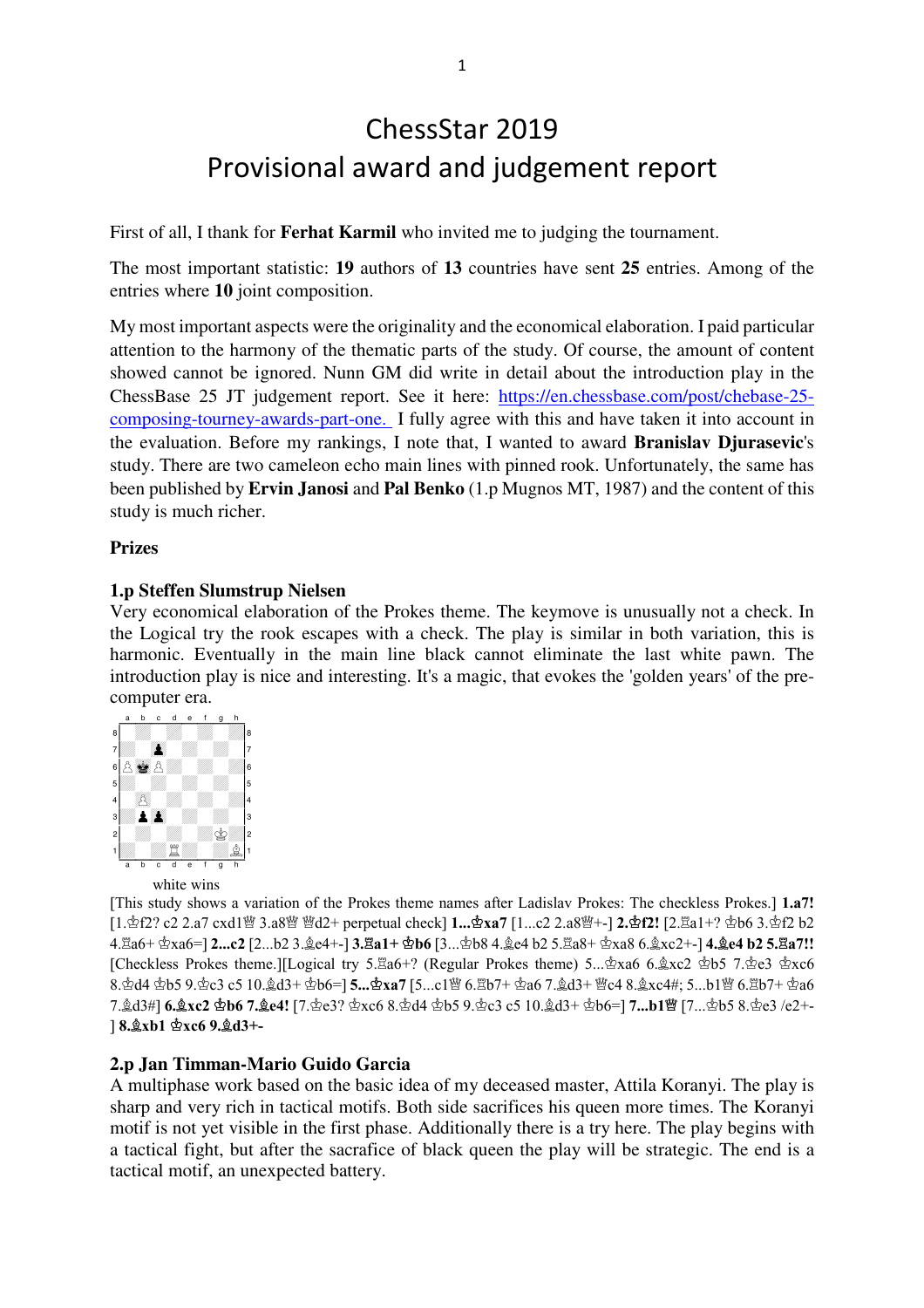

**1.f1 e5** [1...9a5 2."e6 (xf8 3."d7+ 9c6 4.gxf8" "xf8 5."xc6+=] **2.xe5 d5** [2...dxe5 3."c4+=] **3.d3!**  [3. e6? @a5! 4. Exf4+  $\Phi$ a3-+] **3...b2!** [3... @a5 4. Exf4+  $\Phi$ a3 e.g. 5. @xb8 @e1+ 6. $\Phi$ g2 f1 @+ 7. Exf1 @e2+ 8. Ef2  $\&xf2$  9. ��b4+  $\&a2$  10. ��a4+  $\&b1$  11. ��xb3+=] **4. ②xb2+** [4. Hxb8? b1 ��+ 5. Hxb1 ��xg8-+] **4...** $\&a3$  **5. ②c4+!** [Try : 5.曾c6? 曾a5! *(no 5... hxf8? 6.gxf8曾+ 曾xf8 7. 勾d3 曾b8 8.曾a6+ 查b3 9.曾c6!=)* 6.曾d6+ *(6. 2c4+ dxc4* 7. 曾d6+ ga2-+) 6...ga2 7. 曾xd5+ 曾xd5 8. Exb8 曾g2+ 9. gxg2 f1 曾+ 10. gxf1 ga7+! 11. gg2 Eg1+ 12. gxh2  $\Xi$ xg7 13. $\Xi$ b5 f3 14. $\Delta$ d1  $\&$ d4! 15. $\Xi$ d5  $\&$ g1+ 16. $\&$ h1  $\&$ b1 17. $\Xi$ d3 (17. $\&$ c3+  $\&$ b2 18. $\Xi$ d3 *(18.* $\&$ *e4*  $\&$ *a7!-+)* 18...f2 19.2d1+ *(19.Ef3 Eg3! 20.*2d1+ 空c1!-+) 19... c2 20.Ef3 空d2! *(20... c3xd1? 21.Ed3+ 空e1 22.Ee3+ 空f1* 23. ge1+  $\text{\&}z_1 = \text{talemate}$  21.  $\text{\&}x_1 = \text{talemate}$  21.  $\text{\&}x_1 = \text{tale}$   $x_2 = +$  17... ge3 18.  $\text{\&}e3 = 19.$   $\text{\&}f1 = 13 + 20.$   $\text{\&}x_2 = 1$   $\text{tale}$   $x_1 = 21.$   $\text{\&}x_1 = 21.$ +] **5...dxc4 6.gxb8 曾g2+ 7.gxg2 f1曾+ 8.gxf1 f3 9.gb3+!** [9.ga8+?  $\hat{\mathbb{A}}$ a7#; 9.曾f8+?  $\hat{\mathbb{A}}$ c5#] **9...cxb3** [9...gxb3] 10. gxc4+= similar to solution] 10. gxb3+! [10. ga8+?  $\&a7\#$ ] 10...  $\&bx$ b3 11.g8曾+  $\&b4$  [/c3] 12. 曾g2! [12. 曾g4+?  $\&$ **d4+-+; 12. 曾f8+?**  $&$ **c5#] <b>12...fxg2+ 13. 空xg2=** [After:Attila Koranyi]

#### **3.p Steffen Slumstrup Nielsen-Martin Minski**

A very original little gem. White forces the black rook into the wrong place with an impressive and surprising rook sacrifice. Some fine little tries enrich the study. The solvers will love this work surely.



white wins

1.2e6! [1.2c6?  $\text{deg} = 2.2 \times 8.8$   $\text{deg} = 3.2 \times 8.8$   $\text{deg} = 2.2 \times 8.2 = 3.47$   $\text{deg} = 4.2 \times 2.2 \times 6 = 1.2 \times 8.2$ **2. Ze8!!** [2.dxe6? Exc8+=; 2. Ec3+? 空d4 3.dxe6 空xc3 4. 空d1 空d3 5. 空e1 空e3=; 2.d7?? ②d8-+] **2... Exe8 3.d7 @c7 4.d6 gd8 5.dxc7 gxd7 6.c8窗+-**

#### **Honourable mentions**

#### **1.hm Luis Miguel Gonzales**

In this strategic study difficult to discover the path to winning. In the main line, the surprising zugzwang positions are the keys of the play. In thematic try the knight underpromotion is very attractive. Very original study.

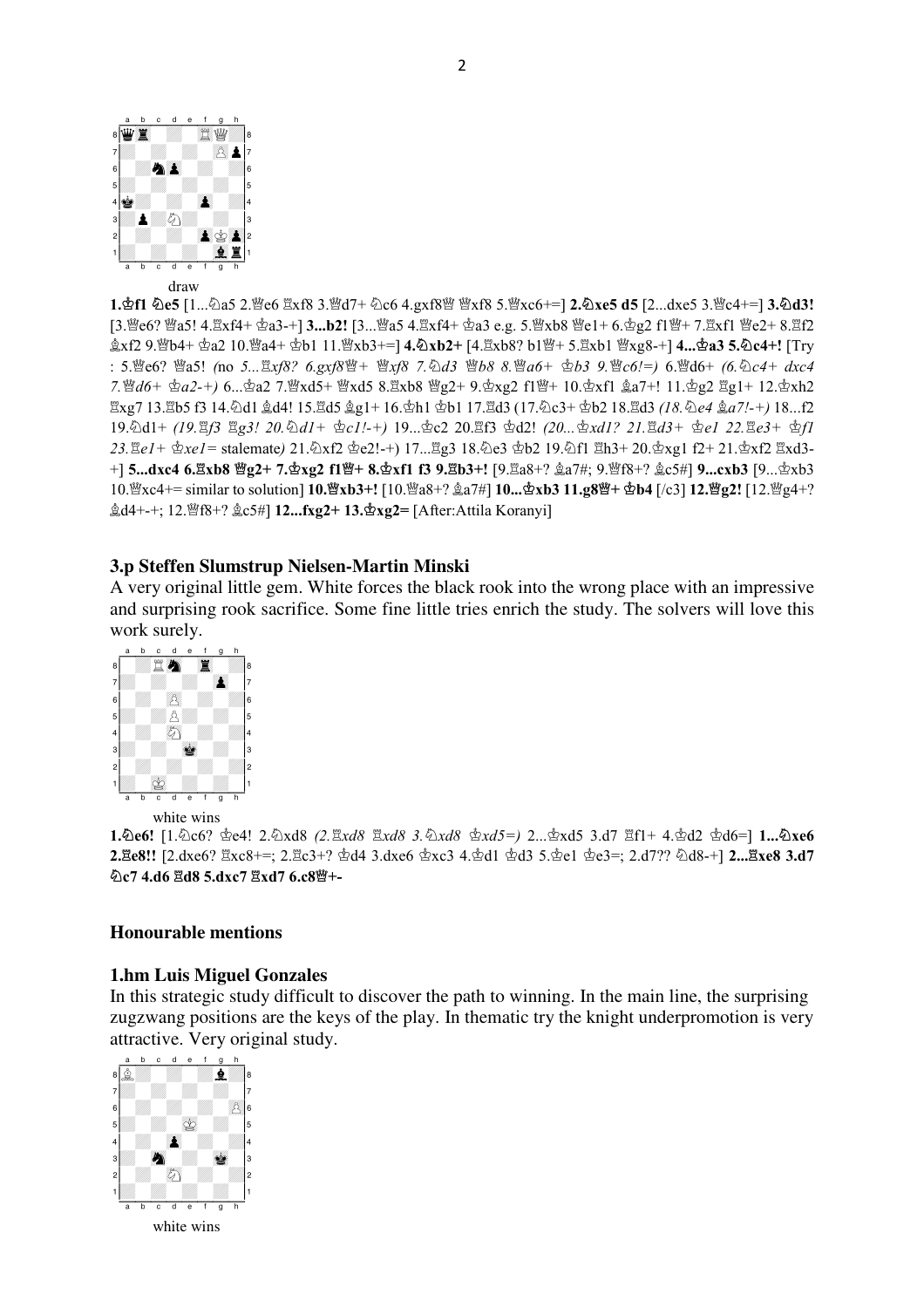1. **af6!** [Thematic Try : 1. 2c6? 2h7! 2. \$f6 \$f4! 3. \$g7 2f5 zz 4. 2d7 2c2! 5. 2c8 4d5! 6. 2g6 2xg6 7. \$xg6  $\triangle$ e7+ 8.\$f7 \$g5! 9.h7 ඩg6 10.\$g7 d3 11.ඩf3+ \$f5 12.ඩh4+ \$e4 13.ඩf3 \$f5 14.ඩe5! d2 15.ඩc4 d12. 16.2e5 2xe5 17.h8 g 2e3! 18. gh7+ gh4!=; 1. gb7 gh7 2. gh6 gc2 3. gp7 gf5 4. gc6 gh4 5. gd7 gc2 6. ge8 2d5 7. g6 gxg6 8. gxg6 ①e7+=] **1... gh7 2. g7!** [2. gc6? gf4! 3. g7 gf5!∞ zz; 2. gf3? gf4! 3. g7 gc2 4. gc6 *(4.h5 d5 5.g6 xg6 6.xg6 e7+=)* 4...-f5! zz] **2...f5 3.f3!** [zz] **3...f4! 4.c6!** [zz] **4...c2! 5.f3!**   $\Omega$ e2! 6. $\Omega$ e1!  $\hat{\mathfrak{g}}$ f5! 7. $\hat{\mathfrak{g}}$ e8  $\Omega$ g3 [7...d3 8. $\partial x$ d3+  $\Phi$ g5 9. $\partial c$ 5!  $\partial d4$  10. $\partial f$ 7++- $\Phi$ g4 e.g 11. $\partial d8$   $\hat{\mathfrak{g}}$ c2 12. $\Phi$ f6  $\hat{\mathfrak{g}}$ h7 13. http://db5 14. he5+ \phan 15. he4#] **8. ge6 d3! 9. hxd3+ \phan 10.h7 \hn5+ 11. \phan 1.grg6 12.h8\phan-**

## **2.hm Peter Krug-Mario Guido Garcia**

White avoids the black's stalemate traps many times with fine play. This study contain two phases, the second phase begins with the moving of d,e passed pawns. Before the mutual queen promotion 12.Qb8! a very fine move. Some sidelines are really interesting. The 'main B)' not harmonizes with real main line, so I considered it as a sideline.



white wins, BTM

**1...d5+** [B) 1..."b3+ 2.e8! *(2.f8? b8+ 3.f7 d5+= 4.exd5 e8+ 5.xe8=* stalemate*)* 2...-d5 (2... 曾b8+ 3. hd7 曾a7+ 4. c6 gd5+ 5. hxd5!+-; 2... 曾a4+ 3. hf8 曾d7 4.e5!+-) 3.曾f2! *(3.* hc8? ge6 4. hd8 *曾c3 5.*勾b6 *曾f6+ 6.�c7 曾e7+ 7.�c6 曾e8+=; 3.exd5 曾b5+ 4.曾xb5= stalemate) 3...曾b5+ 4.�d8 曾a5+ (4...過b8+ 5.�c8+-) 5.*��d7! 營b5+ 6.�c7 營c8 *(6...嚙a5+ 7.暨b6+-) 7.*�c8! *(7.暨f5? ��xe7+=) 7...*��c6 8.��a7 營d7+ 9. gb6 暨d8+ 10. gb5 gd7+ *(10... 暨g5+ 11.e5+-*) 11. @c6!+- *(11.* gb4? *曾b8+ 12.* ga3 暨d8 13. 暨f7 *<u>Ma5+=)</u>* **] 2. Axd5 Mxa6 [2... Mf3+ 3. Af4!!+-] 3. Mg4! [3. Mb2? Mb7+ 4. Mxb7= stalemate; 3. Mf2 Ma7+ 4. Mxa7=** stalemate; 3. xa6?= stalemate; 3. 曾f3? 曾a7+! 4. De7 曾a2+! 5. ce8 曾a4+ 6. 空d8 曾a5+ 7. 空d7 曾b5+ 8. 空e6 *(8.c6 b7+ 9.e6 c8+ 10.d5 f5+ 11.exf5* stalemate*)* 8..."d5+ 9.exd5= stalemate] **3...c4 4.d7**  [4.빨e6 빨xd5 5.exd5 stalemate.] 4....빨x**d5**+ [4...빨f1+ 5.신f4! 빨xf4+ 6.빨f5 빨c1 7.호e7! 빨c7+ 8.빨d7 빨b8 9.빨d8+ "xd8+ 10.xd8 d5 11.e5+-] **5.f8!** [5.exd5= stalemate] **5...a8+ 6.e8 b7 7.d8! d5** [7..."a7 8."c8 d5 9.e5 d4 10.e6 d3 11.e7+-] **8.e5 d4 9.e6 d3 10.e7 暨f3+ 11.h2e8 暨f5** [11...d2 12. $\Delta$ d7++-] **12.暨b8!** [12.暨d7? 暨e5!=; 12.醬a8 d2=] 1**2...d2** [12...醬d5 13.醬f4 暨c6+ 14.壺d8 /f7+-] **13.壺d8! 暨xg6 14.e8暨+!** [14.e8罝+? 壺xh7 15.會h2+ "h6 16."xh6+ xh6=; 14.d7+? xh7 15."h2+ "h6 16."e2 "h1 17."d3+ g6 18."xd2 "b7+=] **14...xe8+ 15.gxe8 d1曾 16.gf7+ gxh7 17.曾h2+ 曾h5+ 18.曾xh5#** [Theme: Elimination of the threat of stalemate, in the black counterplay]

#### **3.hm Pavel Arestov-Alaxander Zhukov**

Black try to reach a stalemate more times. White avoids these by tactical motifs. The white threat is to force the queen into the wrong place and then capture her with a fork. Black prevents this, but the g4 + threat is too strong, and the end of game is an ideal mate.



1.Eb7! [1.2g5? 曾c8+ 2.g3 曾xc6=] 1...曾c8+ 2.gg3 曾xc6 [2....曾a8 3.gh2! 曾c8 4.Ee7! 曾xc6 5.Ee6+! 曾xc6! 6.9f8+ fork] **3.f8+ f6!** [3...h6 4.(h7#; 3...f5 4.(f7++-] **4.
b6!** [4.9h7+? f5=] **4...f5** [Play for stalemate.] 5. h3! [5. xc6? stalemate.] 5... 曾g6 [5... 曾xb6 6.g4+ gf6 7. hd7++- fork] 6. hf6+! [6. xg6? stalemate.] **6...xf6** [6...xf6 7.9xg6+-] **7.g4#** [ideal mate]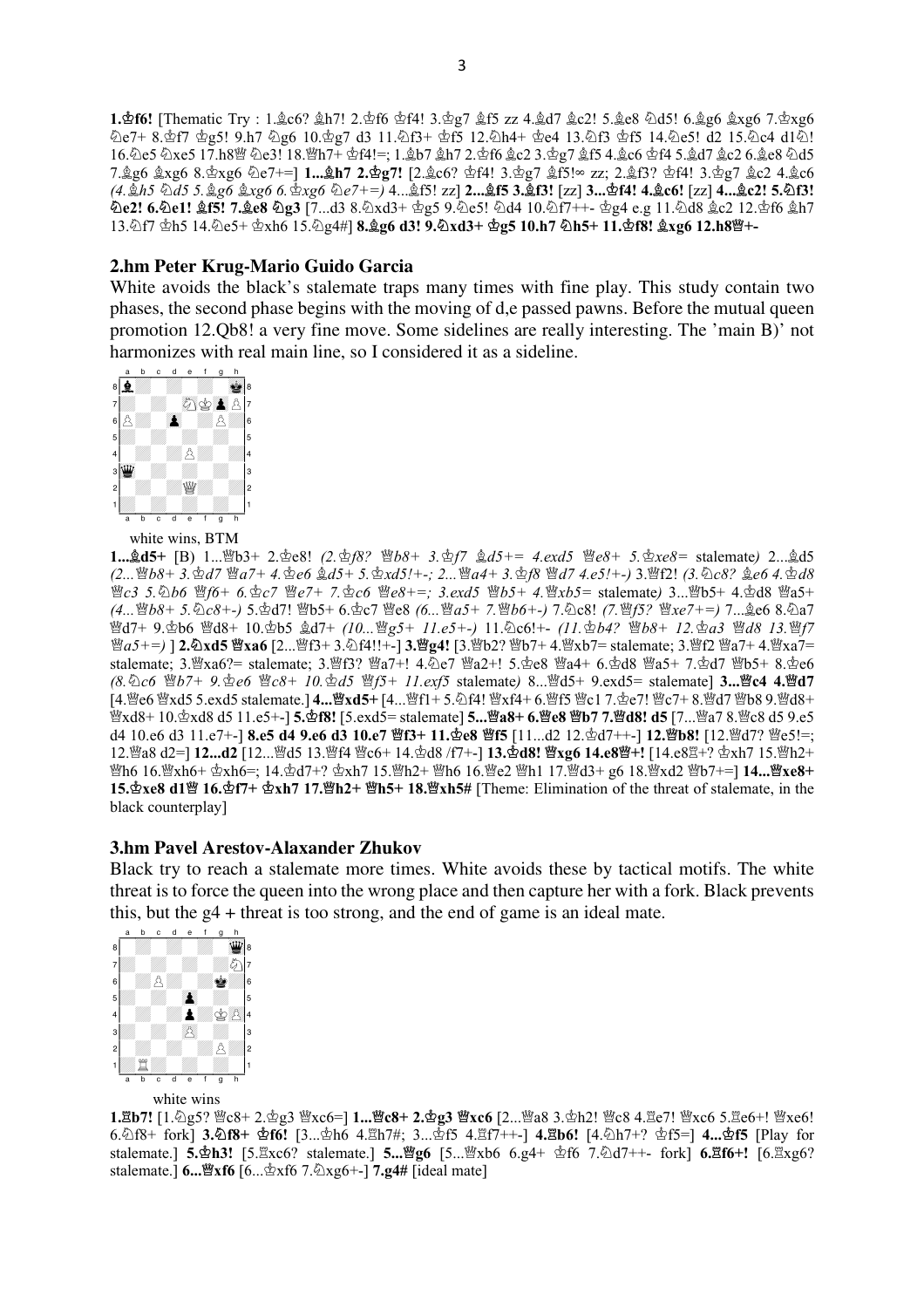## **4.hm Michael Schlossel–Martin Minki**

Positional draw with perpetual threat. The keymove, 1.Kh2! is very fine. Other moves are losing because the King uses the field the bishop would need, or the black bishop can give the check, and the rook will be free.



**1. gh2!** [1. gh4? gd2 2. ge5+ ge2 3. gf6 gf5+!-+; 1. gh4? gd3!-+; 1. ge4+? gb3-+] **1... gd3** [1... gb3 2. gd5+  $\dot{\text{2}}$ a3 3. $\dot{\text{2}}$ c3!=] 2. $\dot{\text{2}}$ e4+  $\dot{\text{2}}$ c4 3. $\dot{\text{2}}$ d5+  $\dot{\text{2}}$ d3 4. $\dot{\text{2}}$ e4+  $\dot{\text{2}}$ d4 5. $\dot{\text{2}}$ h4  $\dot{\text{2}}$ e5 6. $\dot{\text{2}}$ e1  $\dot{\text{2}}$ d4 7. $\dot{\text{2}}$ h4=

# **sp.hm Michal Hlinka-Mario Guido Garcia**

White avoids the two stalemate traps. White wins surprisingly in positions that seem safe for black. Black loses because can't avoids all threats: batteries, forks and mate attack. No doubt, the introduction play is hard. I think however, its use is justified because of 1.Nf3? try.



#### white wins

1. **2g4!** [1. 2f3?  $\mathbb{E}$ e6 2.e8  $\mathbb{E}$   $\mathbb{E}$ xe8 3. $\mathbb{E}$ c1  $\Diamond$ h4+ 4.  $\Diamond$ xh4  $\Diamond$ h7+ 5.g6 fxg6+ 6. $\Diamond$ f6  $\Diamond$ xh4 7. $\mathbb{E}$ h1+  $\Diamond$ g4 8. $\mathbb{E}$ xh7 g5=]  $1...$ ②xe7+ 2.dxe7 **gh7+ 3.\$f6 Ze6+ 4.** $\Delta$ **xf7 gg8+ 5.** $\Delta$ **xg8 Zxe7 6.** $\Delta$ **f8! [Try : 6.Zc5?**  $\Delta$ **g6 7.** $\Delta$ **e5+**  $\Delta$ **xg5 8.** $\Delta$ **c6+**  $\Phi$ h6 9.  $\Phi$ xe7= stalemate] **6... Ξe2** [6...Ξb7 7.Ξc5  $\Phi$ xg4 8.g6+-; 6...Ξe1 7.Ξc5!  $\Phi$ g6 8.  $\Phi$ e5+  $\Phi$ xg5 9.  $\Phi$ d3+ /f3+-] **7.**  $\delta$ **f6+!** [Try : 7. $\Xi$ c5?  $\Phi$ g6 8. $\delta$ f6 (or *8.*  $\delta$ h6  $\Xi/2+9$ .  $\Phi$ e7  $\Xi$ e2+=) 8... $\Xi$ c5 9. $\Xi$ xc5= stalemate] **7...** $\Phi$ **xg5 8.** $\delta$ **e4+ 壺f4** [8...壺g6 9.宮c6+ 壺f5 /h5 *(9...* 壺h7 10. ඛg5+ 壺h8 11.প2h6#) 10.டிg3++- fork] **9.こc3++-** [After A. Frolovsky  $(a4-c4)$ ]

# **Commendations**

# **1.c Pavel Arestov-Daniel Keith**

White has a big material disadvantage, but has chance because of the wrong position of black rooks. After the fork the capture no good immediately in the main line, but in the 1...Ra7 sideline is correct, and the reverse is true of the Nc4+ . The evaluation of the N vs. R positions determine the choise in the critical 5th move. Maybe, the 1...Ra7 is the main line II. Nice work.



**1.gc8! 骂a6+** [1... 义xa7 2.gxb7+! 骂xb7 3.勾d6+ 空e5 4.勾xb7 *(4.勾c4+? 空f4-+)* 4... 骂xc3 5.勾d8 骂g3+ 6.空f7= pos.X1 6.Kf7! = 2. **g5** [2. g7?  $\exists x a 7 3. \& x b 7+ \exists x b 7+1$  2...  $\exists x a 7 3. \& x b 7+ \exists x b 7 4. \& d6+ \& e5 5. \& c4+!$ [5.2xb7? Exc3 6.2d8 Eg3+ pos.X 7. ph4 Eg7-+] **5... ge4 6.2d6+ gd5 7.2xb7 Ee8!** [7...Exc3 8.2d8 Ec8 9.2f7  $\Phi$ c6 10.2h6=; 7... $\Xi$ g3+ 8. $\Phi$ f5=] **8.c4+!**  $\Phi$ **xc4** [8... $\Phi$ c6 9.2a5+  $\Phi$ b6 10.2b3=] **9.2d6+=**